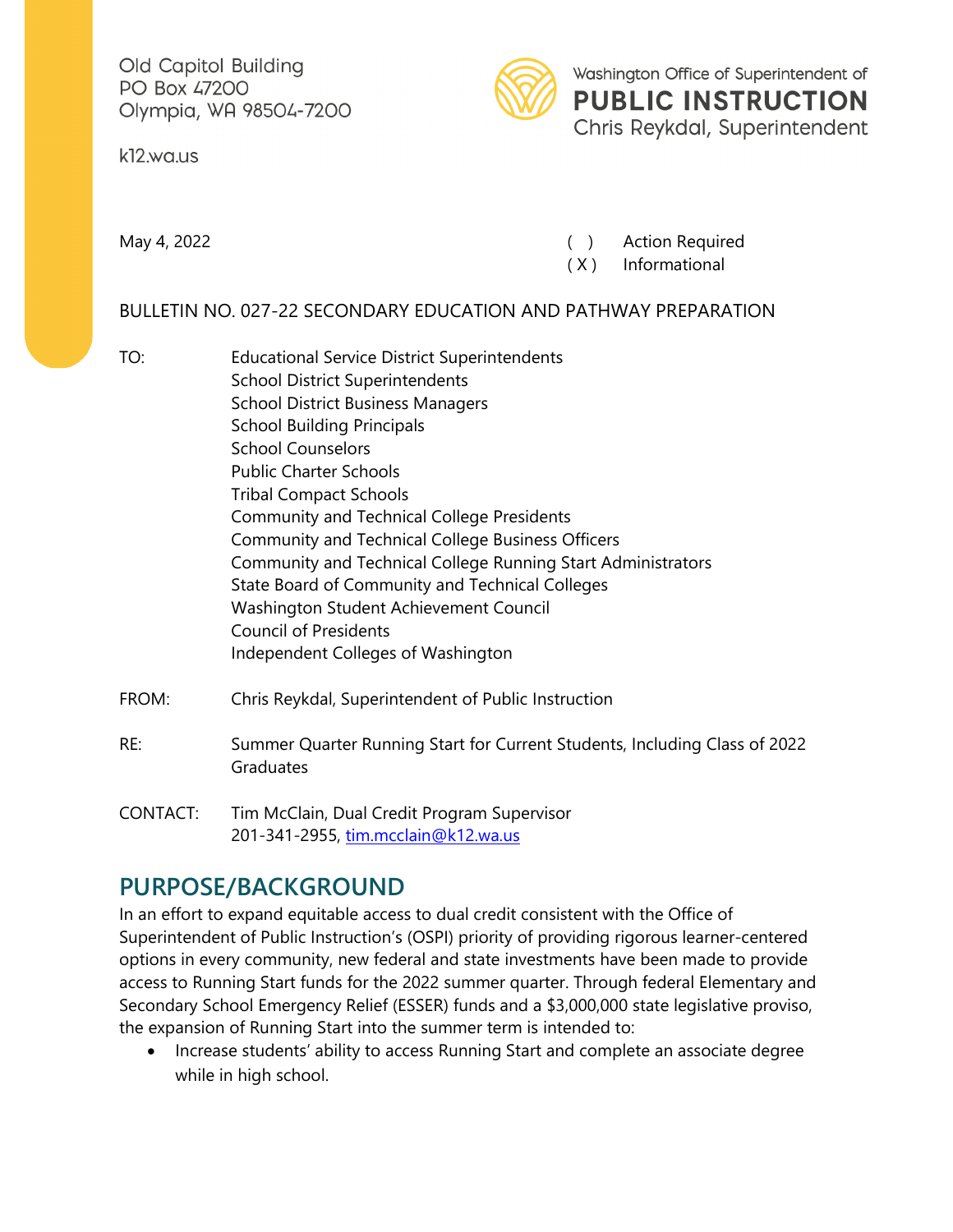- Prioritize access for students traditionally underrepresented in Running Start and/or other dual credit programs.
- Provide funding support for students engaging in Running Start through Open Doors youth reengagement programs.
- Support Running Start students pursuing Career and Technical Education (CTE) opportunities that were severely limited by the COVID pandemic or difficult to access during the school year due to schedule conflicts.
- Support the completion of required preparatory Running Start college and career readiness (CSS) courses prior to student participation in the fall quarter.
- Facilitate credit recovery for Running Start students whose academic progress was stalled by the pandemic.
- Increase flexibility in students' course scheduling.

# **Requirements for Eligibility and Access**

This new summer quarter Running Start opportunity is supported through two distinct funding sources with their own eligibility and access requirements, and their own intended outcomes. Since both funding sources are in addition to the state's annual fiscal support of the Running Start program, there will be no need to include credits earned during the 2022 summer quarter within any student's Average Annual Full Time Equivalent (AAFTE) calculation.

The two charts in this section are intended to clarify the following:

- Which students should be prioritized for summer quarter Running Start funding.
- The student eligibility differences between the two funding sources.
- The legislative intent for summer courses students would engage in.

### **State Funding for Summer Running Start**

(Available through all Community & Technical Colleges)

| <b>Prioritized Students</b>                                                                                                                             | <b>Summer Eligibility</b>                                                                           | <b>Summer Course Availability</b>                                                  |
|---------------------------------------------------------------------------------------------------------------------------------------------------------|-----------------------------------------------------------------------------------------------------|------------------------------------------------------------------------------------|
| Class of 2022 Graduates                                                                                                                                 | Must be within 15 credits of<br>an associate degree                                                 | Must take only the courses<br>needed to complete associate<br>degree               |
| Ungraduated Class of<br>2022 seniors and Class of<br>2023 students as well as<br>Class of 2019 to 2024<br>students enrolled in an<br>Open Doors program | Must have been enrolled in<br>Running Start previously and<br>met maximum enrollment<br>limitations | Can take up to 15 credits toward<br>high school diploma and/or<br>associate degree |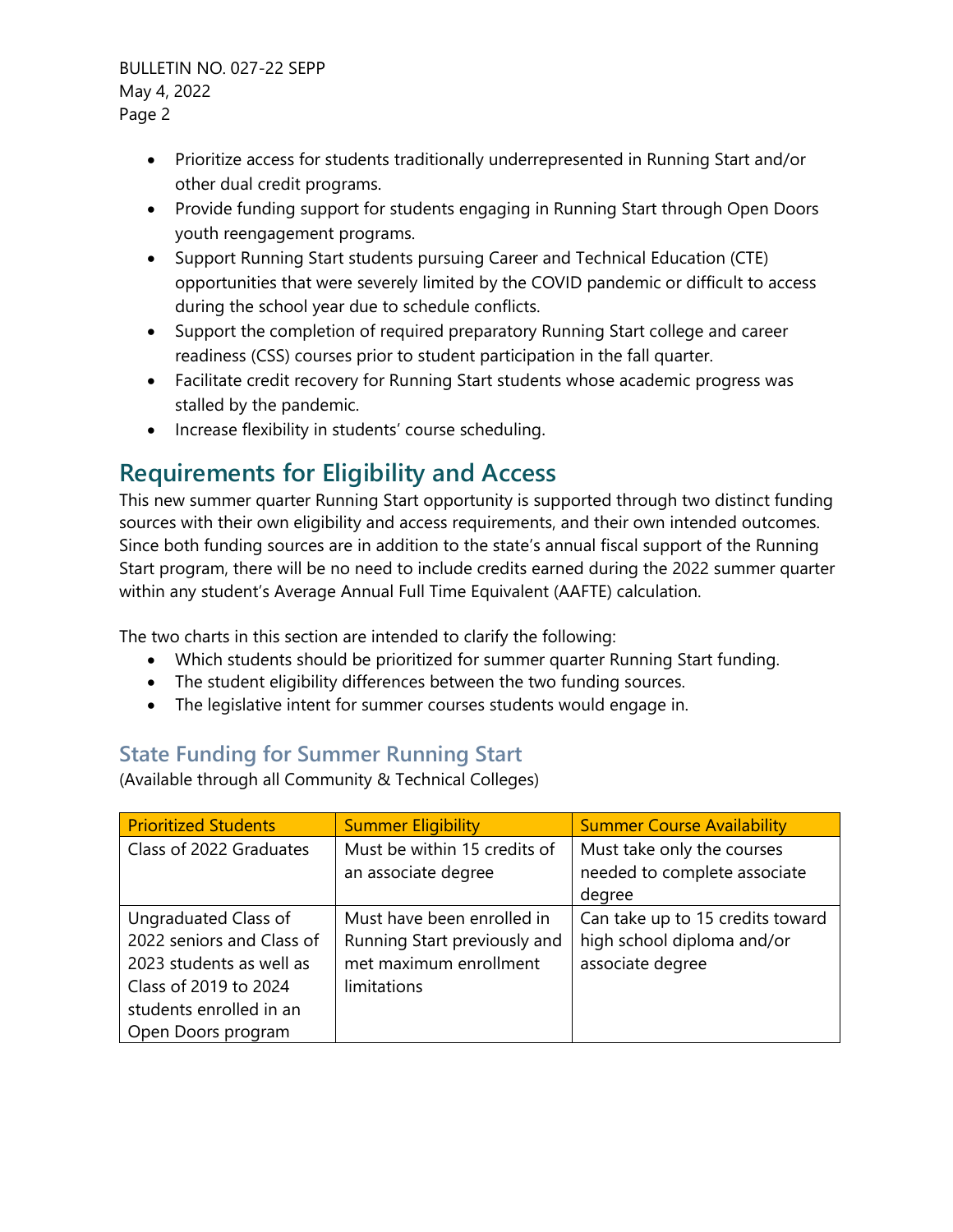### **Federal ESSER Funding for Summer Running Start**

(Community & Technical College must apply through SBCTC)

|                                                                                                                                                                                                                                                                | <b>Prioritized Students</b> | <b>Summer Eligibility</b> | <b>Summer Course Availability</b>                                                                                                                           |
|----------------------------------------------------------------------------------------------------------------------------------------------------------------------------------------------------------------------------------------------------------------|-----------------------------|---------------------------|-------------------------------------------------------------------------------------------------------------------------------------------------------------|
| Must be a rising junior or<br>Class of 2022, 2023, or<br>2024 students<br>a high school diploma,<br>senior.<br>with priority given to:<br>No previous Running Start<br>participation is required.<br>Credit recovery<br>Required introductory<br>courses (CSS) |                             |                           | Can take up to 15 credits toward<br>certificate, or associate degree,<br>Professional/technical (CTE)<br>pathways and coursework<br>career and college prep |

Important note:

Courses taken through Running Start in the 2022 summer quarter will have no impact on the student's ability to access a full-time Running Start course load during the 2022–23 academic year nor contribute to students' 2022–23 available 1.20 Annual Average Full Time Equivalent (AAFTE) enrollment limit.

## **District and High School Staff Process**

Local Education Agencies (LEAs) with the assistance of their high schools now have a unique opportunity to identify and advise eligible students interested in accelerating their learning and college credit completion in Running Start during the 2022 summer quarter. To expedite and streamline the process, school counselors and other designated staff will be asked to complete the Summer Quarter Running Start Form (SQRSF) developed by OSPI in collaboration with the State Board for Community and Technical Colleges (SBCTC).

The SQRSF is an Excel spreadsheet requesting student information similar to what is in the Running Start Enrollment Verification Form (RSEVF). LEAs will create separate tabs in the spreadsheet (if needed) for each college their students will attend. Finally, LEAs will certify the information in the SQRSF spreadsheet, assuring that the students listed meet eligibility criteria. LEAs will then send their certified spreadsheets to the appropriate college(s) to confirm which students are eligible to enroll in Running Start for the 2022 summer quarter with a copy to OSPI at [SummerRS@k12.wa.us](mailto:SummerRS@k12.wa.us) **no later than June 10th**.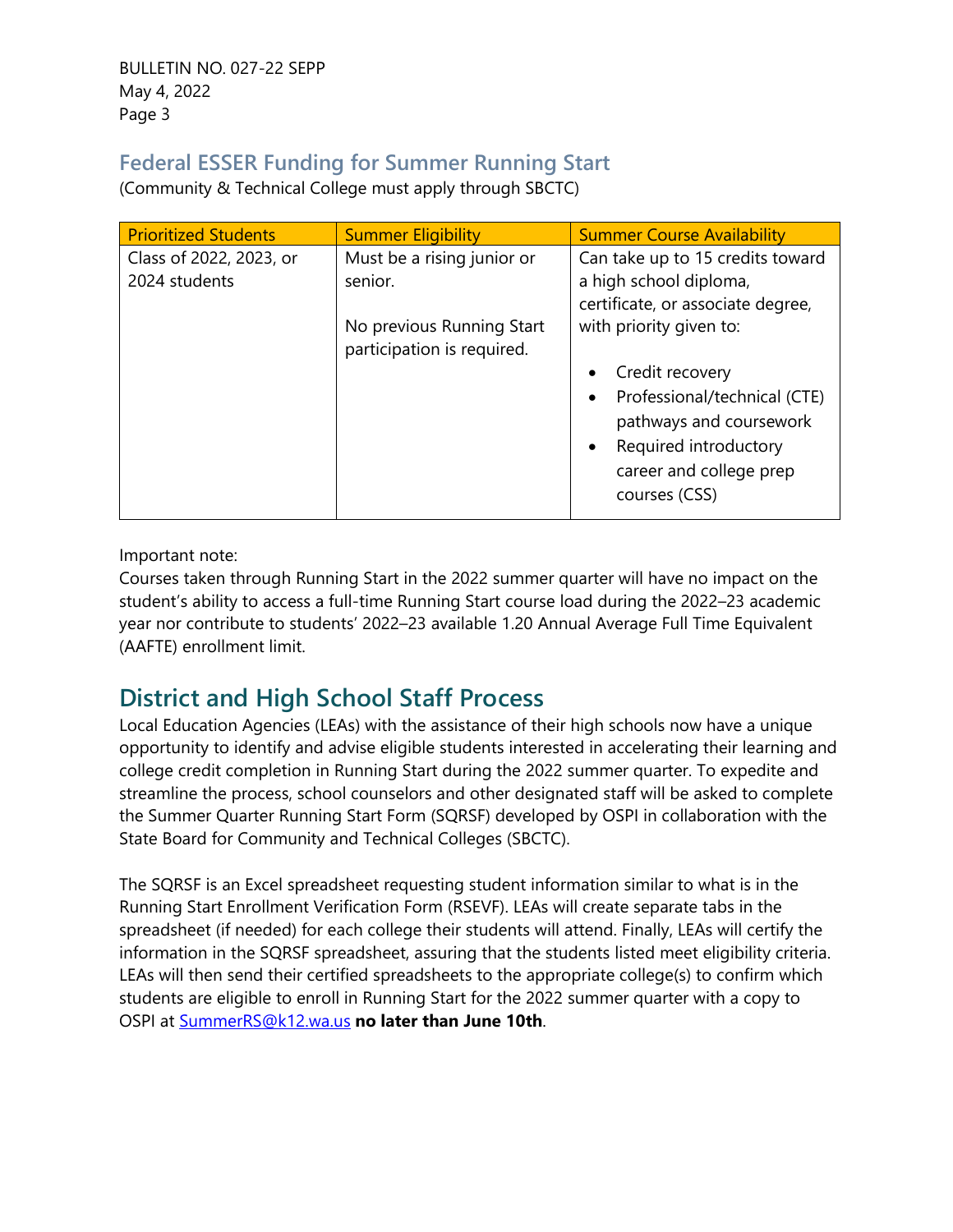Important note:

High schools and districts are strongly encouraged to check with college partners to confirm that they have been awarded funding before advising ESSER-eligible students that summer Running Start opportunities are available to them. If ESSER funds are not available at a student's local college, the student has the option to enroll at a different college with available funding for summer quarter. Students have the option of participating in summer courses online or in person.

## **College and SBCTC Staff Process**

Colleges with knowledge of current Class of 2022 Running Start seniors who are within 15 college credits of completing their associate degree may inform and register them in advance of receiving the LEA's SQRSF spreadsheet. However, colleges must also inform the appropriate LEA of these graduating seniors' continued enrollment in advance of the June 10 SQRSF deadline to ensure they are included on the form and tracked accordingly.

Colleges will use the SQRSF to confirm the registration and enrollment of eligible students. Any eligible students who have enrolled and maintained attendance **through July 8th** will be eligible for both available summer quarter Running Start funding sources, as applicable. Colleges will complete the college portion of the SQRSF by providing the number of college credits for each eligible student and certifying the accuracy of their report.

Colleges must submit the finalized SQRSF to OSPI at [SummerRS@k12.wa.us,](mailto:SummerRS@k12.wa.us) **by July 31st,** in order to receive funding for the summer term.

OSPI will use the SQRSFs received from the colleges to calculate payments for continuing Running Start students eligible for state funding. Funding will be allocated per quarter credit based on verified student enrollment following the summer add/drop deadline and calculated using the 2021–22 Running Start rates:

- \$180.34 for a college credit
- \$200.85 for a vocational credit

Payments for continuing Running Start students eligible for state funding will be made directly to colleges through the August apportionment. Reimbursement procedures for students eligible for ESSER funds will be documented in SBCTC grant materials and facilitated by SBCTC staff. Questions can be directed to Christine McMullen at [cmcmullin@sbctc.edu.](mailto:cmcmullin@sbctc.edu)

Colleges intending to access available ESSER funding to enroll students who have not met their 2021–22 Running Start AAFTE limitation and are not graduating with the Class of 2022 must apply for funding through the SBCTC. The Online Grant Management System (OGMS) application through SBCTC will be available in early May, and questions about whether the local college your students will attend is eligible may be directed to Christine McMullin at [cmcmullin@sbctc.edu.](mailto:cmcmullin@sbctc.edu)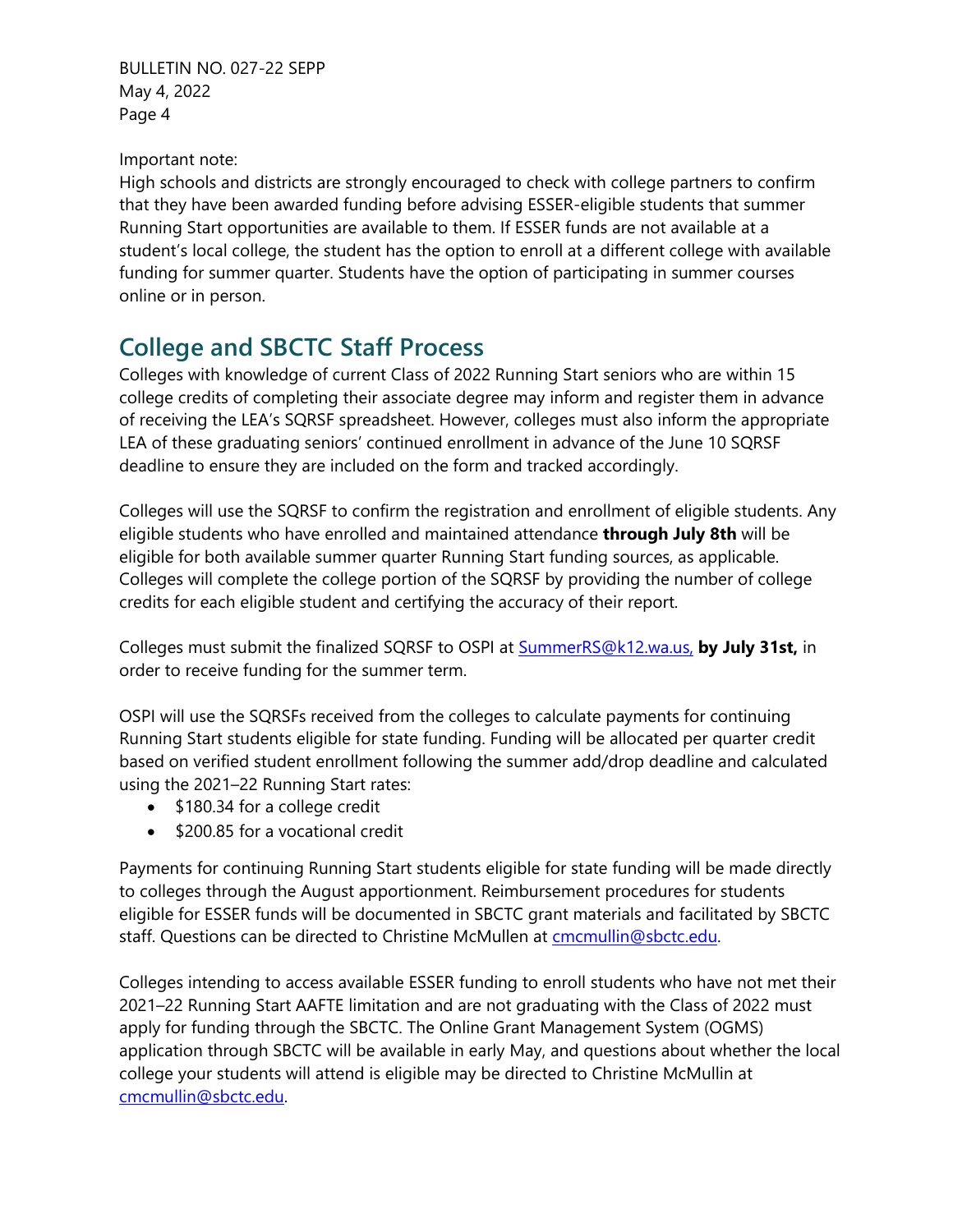## **CEDARS Reporting Requirements**

To capture the additional credits and degree completion accomplishments made available through this opportunity, we must ensure our student information systems accurately reflect the summer Running Start participation for both continuing students and those students who are graduating members of the Class of 2022. The following CEDARS reporting requirements will ensure that credits accrued, on-time graduation rates, and multi-diploma data are accurately gathered and reflected in each district's 2021–22 data report.

Participating Class of 2022 seniors who intend to graduate may not be submitted to CEDARS as exiting with a school withdrawal code of "Graduated" until after the summer RS term has been completed. For the seniors who earn their associate degree as a result of their summer Running Start participation, the student would be submitted as exited from school on or after the final day of summer quarter and would be submitted with a school withdrawal code of "GM – Graduated with Multiple Diplomas."

With respect to participating Class of 2022 seniors' transcripts, the resulting high school credits earned may not be posted on a transcript after the students' listed date of graduation. Consequently, the date of graduation may not be listed until after the end of the summer quarter. Transcribed college credits would be listed on the transcript under summer term 2022 and the college(s) attended would be listed under the schools attended section.

For any students who earn Running Start college credit over the summer, the courses would be transcribed to CEDARS in the same manner as 'regular school year' reporting, and these courses must be submitted in a 2021–22 submission.

## **INFORMATION AND ASSISTANCE**

For general questions regarding the 2022 Summer Quarter Running Start process, contact Tim McClain, Dual Credit Program Supervisor, at 201-341-2955 or email [tim.mcclain@k12.wa.us.](mailto:tim.mcclain@k12.wa.us)

For fiscal AAFTE impact questions, contact Becky McLean, Enrollment Reporting Program Supervisor, at 360-725-6306 or email [becky.mclean@k12.wa.us.](mailto:becky.mclean@k12.wa.us)

Questions pertaining to eligibility for Open Doors students may be directed to Liz Quayle, ALE/Reengagement Compliance Manager, at [liz.quayle@k12.wa.us.](mailto:Liz.Quayle@k12.wa.us)

For CEDARS questions, contact Student Information using the [AskSI@k12.wa.us](mailto:AskSI@k12.wa.us) email inbox. The OSPI TTY number is 360-664-3631.

Questions pertaining to the community and technical colleges or the online application in OGMS may be directed to Christine McMullin, Policy Associate, Student Services at SBCTC, at [cmcmullin@sbctc.edu.](mailto:cmcmullin@sbctc.edu)